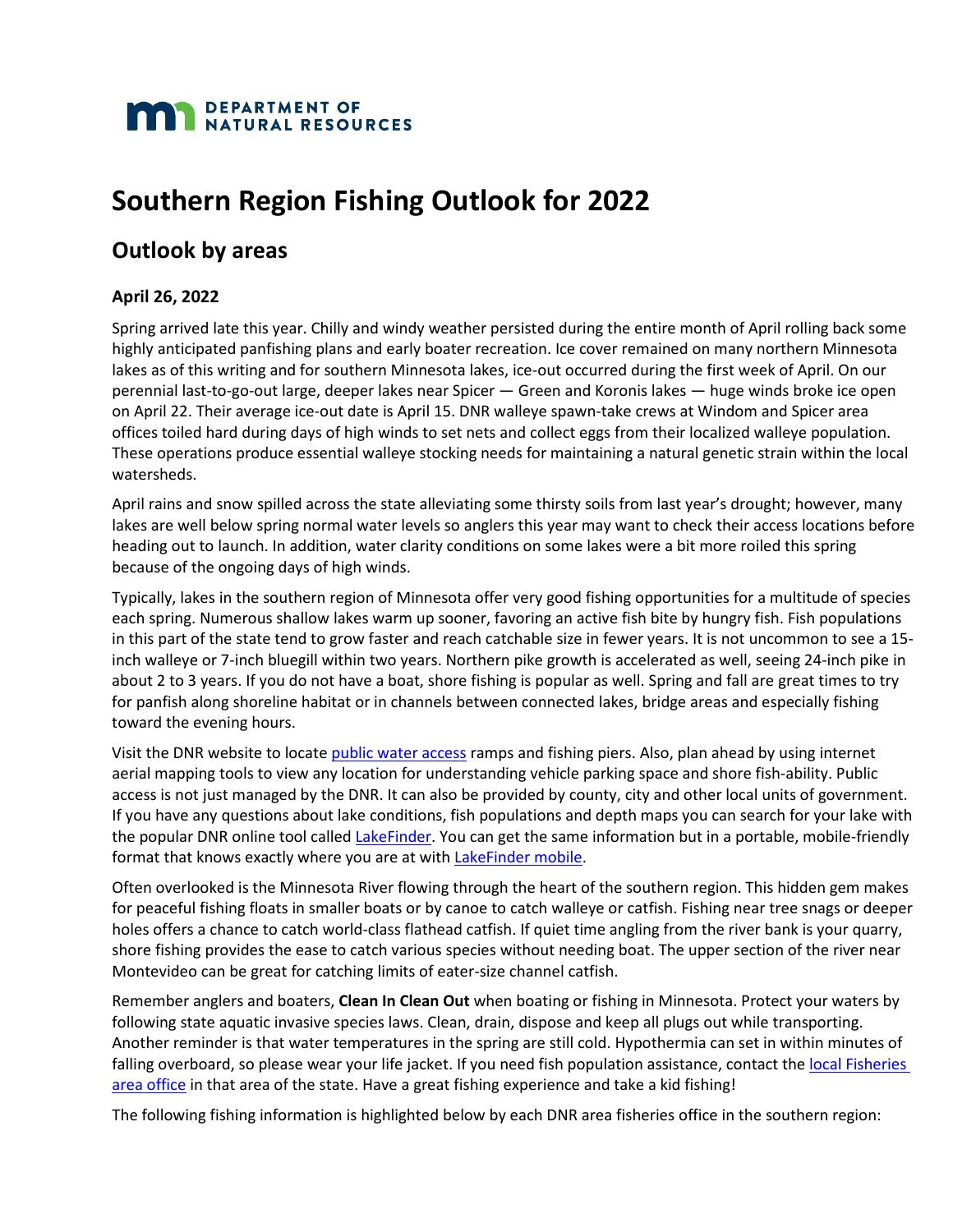Hutchinson, Ortonville, Spicer, Waterville, Windom, and the Minnesota River crew. They provide a snapshot of the lake's fishery based on recent netting surveys that evaluate the fish population. The following list of waters represents some of the better walleye fishing prospects for the 2022 open water angling season:

- **Lake Shetek (Murray County)** walleye from 15 to 17 inches in length and lots of 10-inch crappie.
- **Dead Coon Lake (Lincoln County)** plentiful walleye in the 17-18 inch range.
- **Currant Lake (Murray County)**  loaded with walleye, having a catch rate of 33.3 per gill net in 2021.
- **Round Lake (Jackson County)**  many walleye sampled over 14 inches at a rate of 14.7 per gill net in 2021.
- **Big Kandiyohi, Carrie and Ringo lakes (Kandiyohi County)** shallow lakes that offer early walleye bites.
- Lake Marion (McLeod County) this lake south of Hutchinson is expected to produce good walleye fishing.
- **Belle Lake (Meeker County)**  this lake north of Hutchinson is coming off a hot bite this past winter.
- **Big Swan Lake (Meeker County)**  another great walleye resource in the Hutchinson area.
- **Artichoke Lake (Big Stone County)** has a high population of all sized walleye, many 15 to 18 inchers.
- **Long Tom (Big Stone County)** has copious walleye ranging from 15 to 17 inches.
- **East Toqua Lake (Big Stone County)** offers a very good walleye opportunity for fish over 20 inches.
- **Fountain and Albert Lea lakes (Freeborn County)** both have good numbers of large walleye.
- **Lake Washington and Tetonka lake (Le Sueur County)** traditional favorites for the walleye opener.
- **Minnesota River** provides an outstanding option to catch walleye with numerous fish over 6 pounds. This river is a destination to catch so many species of fish including flathead catfish over 50 pounds.

# **Hutchinson area**

Hutchinson Area Fisheries – covering Brown, McLeod, Meeker, Nicollet, Redwood, Renville and Sibley counties.

The 2021 fishing season was more of a return to normal in the wake of the coronavirus pandemic. Fishing license sales declined slightly but were still a bit higher than the 10-year average previous to 2020. Subsequently, fishing pressure did seem to ease a bit with not so many lakes as busy as in 2020. For the Hutchinson area, ice out should be about average with most lakes out by mid-April. The 2022 fishing opener will be later than normal due to the late timing of the first Saturday in May.

Despite breaking last fall, the drought from last year has had lasting effects into this spring as lake levels are still down 1-2 feet in many places. In the spring months of 2022, DNR crews will evaluate with test nets to determine what impacts if any to the fishery may have occurred from drought related influences or minor winterkills. Stocking plans would follow as necessary. Fishing prospects in 2022 should be good. No lakes stand out for that red-hot bite, but walleye fishing should be steady at a number of lakes. Bass fishing should be as good as always, but anglers should be advised that bass fishing has seen a rise in popularity in the past few years and subsequently many popular lakes can be very busy most weekends. This is a great opportunity to try a new lake, fish during the week, or fish for different species. The Minnesota River in the southern part of the Hutchinson DNR fisheries management area is always great for getting away from others and catching something unique.

# *Walleye*

For anglers looking for walleye, two lakes come to mind: Lake Marion south of Hutchinson and Belle north of Hutchinson. Traditionally both have been top walleye lakes for years, and there's good reason for it. While Marion is the superstar with big year classes and impressive net catches, Belle is consistent with good year classes and fishing most years. This winter Belle had an excellent bite, and that bite should continue early in the season. Despite high net catches for few years now, the bite at Marion has been tough with a lot of forage for walleye to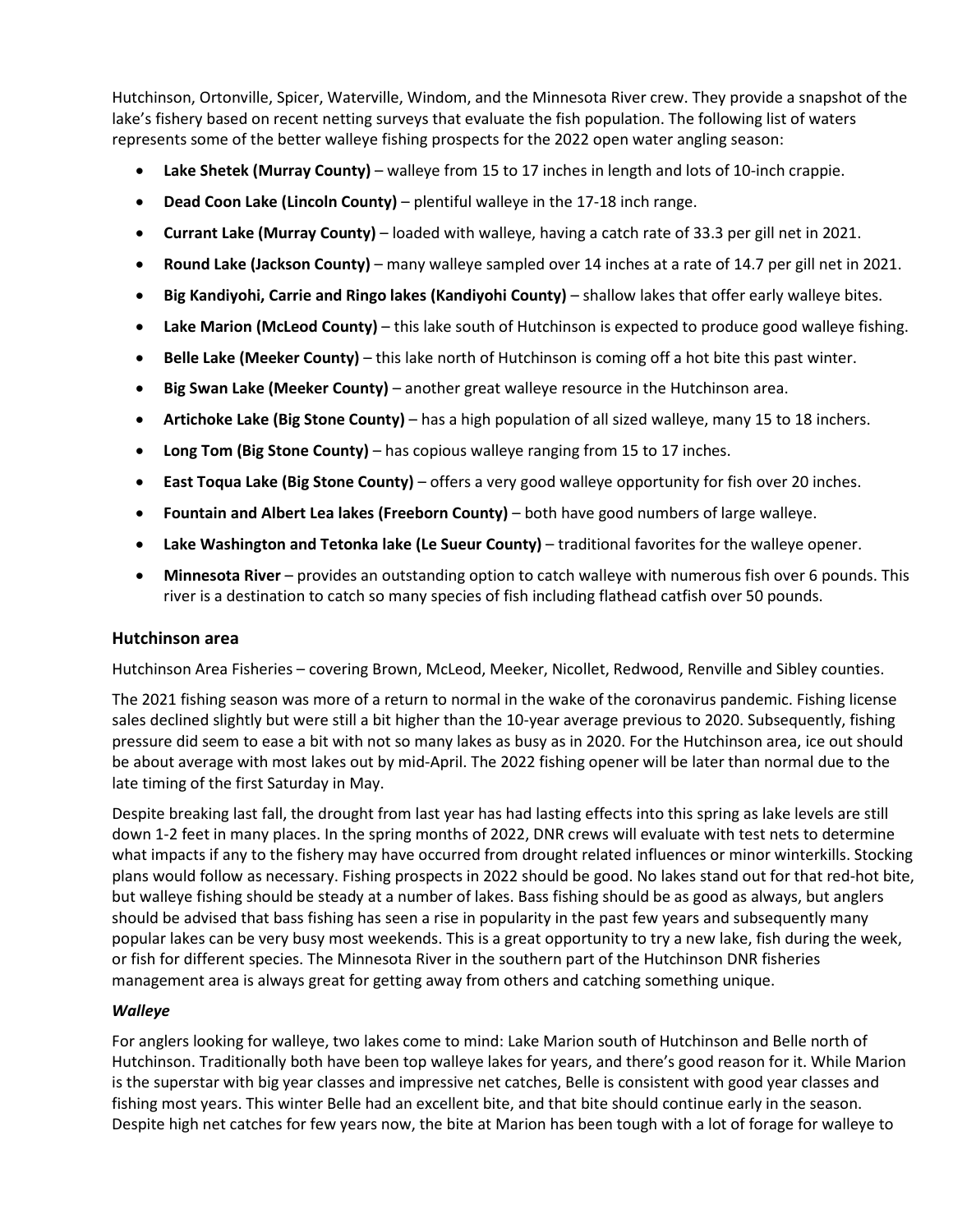eat. May however is a great time to take advantage of post-spawn walleye that are hungry. Stella and Manuella south of Darwin are also two lakes to try. Anglers continue to report a number of fish from both lakes and good fishing should continue. New this year will be tagged walleye in Collinwood Lake as part of new study looking at genetics and angler harvest. If you catch a tagged walleye in Collinwood, call or email the [Hutchinson DNR office](https://www.dnr.state.mn.us/areas/fisheries/hutchinson/index.html) and report the catch. Big Swan Lake is another great walleye resource in the area. It's been a hot lake the last few years, and that should continue for a while. A final strong walleye candidate is Minnie-Belle Lake. Minnie-Belle is unique for the area and reminiscent of the northern woods with its clear waters and abundance of rooted aquatic plants. It can have some good walleye fishing, but anglers may need to mix up their strategies as Minnie-Belle is clearer than many other area lakes.

# *Bass*

While Washington and Stella get most of the top press for Hutchinson area bass fishing, there are many other lakes in the area that are just as good. For numbers of bass, Minnie-Belle, Francis and Manuella can provide some highnumber days. For those looking for a wall hanger, Jennie and Greenleaf both have the potential of 6 pound-plus fish. For a combination of both size and number Erie, Spring and Long by Dassel can all be good. To get away from the crowds Dunn's, Richardson and Stahl's are all good. Smallmouth bass are currently only in Stella, Manuella, Washington and Big Swan. All four lakes are great bets to hook up with a quality bronze-back. The majority of lakes in the Hutchinson area offer great bass fishing. Anglers should have their pick of both numbers and size with the wide variety of lakes.

# *Sunfish*

For the first time in 20 years there is a new special regulation in the Hutchinson area. Both Minnie-Belle and Ripley had five-fish bag limit reductions enacted starting March 1, 2022. The hope for these is to increase the number of quality fish anglers catch. Naturally both these lakes are a good starting placing for looking for quality fish. The top sunfish lake in the area however may be Francis by Kingston. There is a combination of both good size and numbers. Otherwise, Jennie and Washington are both great lakes for anglers to take a shot at getting a true trophy 10-inch bluegill.

Historically, Jennie has produced the most 10 inch bluegill during surveys going back to 1993. Washington is also a great place to look for big bluegill; many large bluegill were seen during spring nettings in 2017 and 2019. Because of their direct connection, Stella is also a good option for big 'gills. Clear by Watkins is also another top sunfish lake in the area. Stahls is the best local option for numbers of small sunfish to keep the kids busy. In addition, several lakes in the area have good sunfish populations. Anglers are reminded that selective harvest is a great way to get a meal and preserve great panfishing by releasing large sunfish to spawn, and in particular males, because they are important for nest guarding and passing down parental male genetics. Releasing the biggest sunfish and keeping 7- 8 inch fish can preserve large sunfish opportunities for years to come.

# *Crappie*

The Hutchinson area can offer some good crappie fishing for people looking for something for the frying pan. Belle and Swan lakes are traditional spots for many local anglers. Clear by Watkins also has been good for several years now. For anglers looking for true giants (13-plus inches), Minnie-Belle has the largest crappie in the area. Those anglers chasing big crappie on Minnie-Belle should be warned, they can be difficult to find. Washington and Stella are two lakes that can offer a little in between with both size and numbers. As always, Dunn's and Richardson lakes are historically good crappie lakes and should continue to offer good crappie fishing into the future. Anglers may also encounter white crappie at either Dunn's or Richardson. Finally, Clear Lake by New Ulm and Hanska are great options in the southern part of the Hutchinson DNR management area and may have some of the best crappie fishing for both size (9-11 inches) and numbers.

# *Northern pike*

The top northern pike fishing opportunity in the Hutchinson area for large sized fish would be Minnie-Belle Lake. Minnie-Belle Lake has had a protective slot limit of 24-36 inches for over 20 years now and as a result the size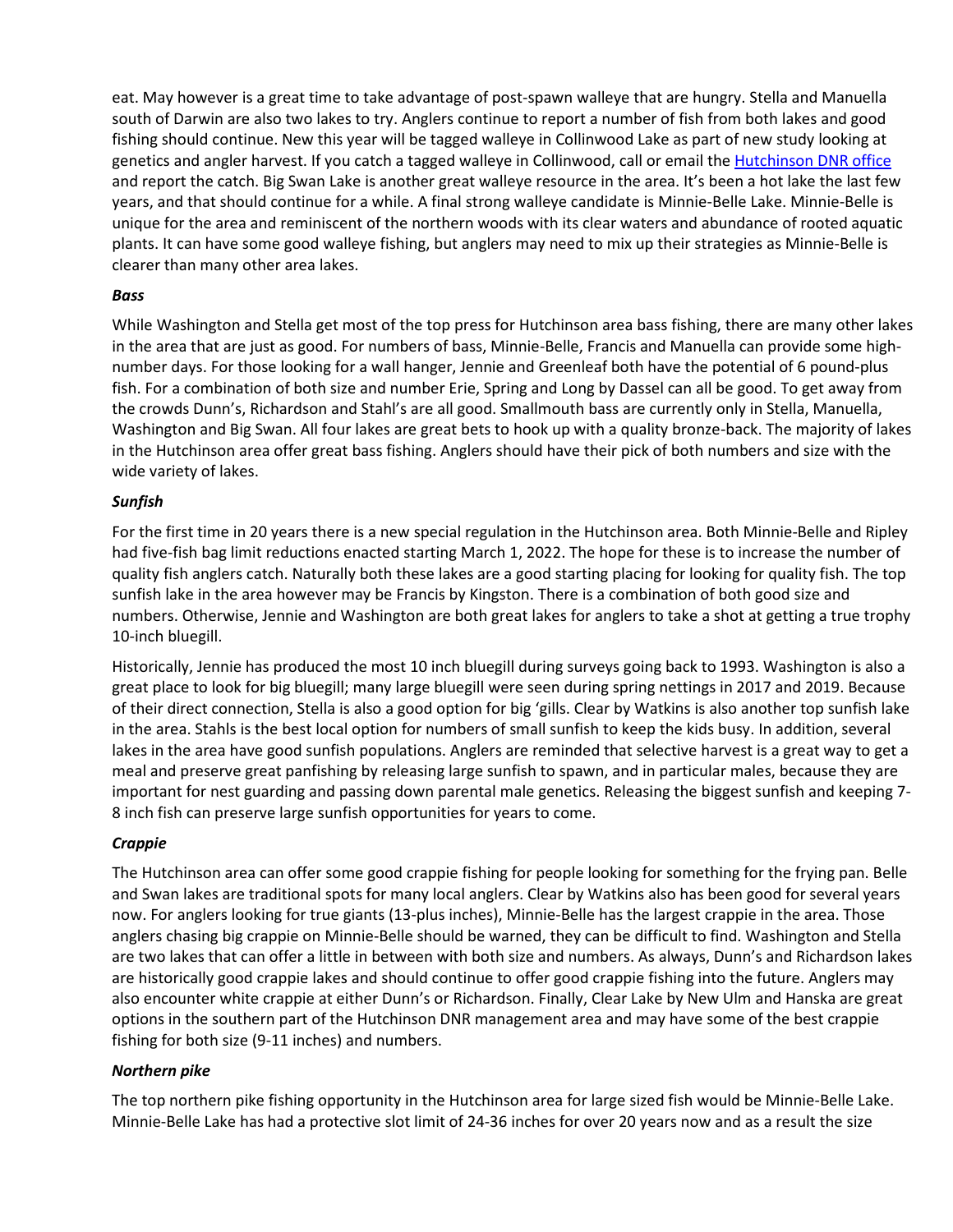structure in Minnie-Belle is tremendous for a large fish opportunity. There is potential for fish over 40 inches at Minnie-Belle. Stella is another lake that anglers have the potential at a 40-inch fish. Anglers may not catch large numbers of fish, but the fish they do will likely be a quality size. Jennie and Collinwood also have some very nice fish, but also enough to keep you busy. For numbers of pike regardless of size, Francis and Round by Litchfield are both safe bets.

# *Other species*

Other options in the Hutchinson area include Little Mud Lake by Watkins for rainbow trout. Rainbows are stocked every spring and fall. Betty, Marion and Swan Lake are all waters anglers can target channel catfish. In addition, the Minnesota River is a great place for both channel catfish and flathead catfish. Otter Reservoir in Hutchinson is a great option for people to catch almost anything, especially with an abundance of public shore fishing opportunities. Fort Ridgley, Spring (Hindeman), Ramsey and Seven Mile creeks are all opportunities to catch stream trout in the Hutchinson area. All four streams are stocked in the spring with both rainbow and brown trout, except for Seven Mile which is only stocked with brown trout.

# **Ortonville area**

The Ortonville Area Fisheries staff oversees fisheries and habitat management in Traverse, Big Stone, western Lac qui Parle, western Swift, western Yellow Medicine and northern Lincoln counties.

Popular lakes include Big Stone, Lac qui Parle and Traverse. The Minnesota River and many smaller lakes and streams also provide numerous additional angling opportunities. Due to the shallow, productive nature of these lakes and streams, fish grow fast and quality populations of yellow perch, walleyes, crappies, freshwater drum and white bass are common.

Fisheries staff routinely evaluate fish populations in these lakes and streams using gill nets, trap nets, seines and electrofishing. The data are used to make management decisions and are also available to anglers in survey reports which are useful for deciding where to fish. The data presented here are from the most recent surveys from 2019, 2020 and 2021 and should provide insight into the current status of these fisheries.

# *Walleye*

Most area lakes are routinely stocked with walleyes; however good natural reproduction does occur in several lakes and streams. Walleye are most abundant in Long Tom, Artichoke, Traverse, Long and East Toqua. Big Stone, Hendricks, Oliver and Lac qui Parle also have quality populations. Although "eater-sized" walleyes (13-17 inches) are most common, plenty of larger walleyes can be found throughout the area's lakes. Walleyes are also present in the Minnesota and Pomme de Terre rivers and fishing for them can be very good, especially during spring and fall.

# *Yellow perch*

Yellow perch angling is very popular locally and there are numerous options. Big Stone is a perennial favorite with high numbers of perch, many from 8-10 inches. Hendricks also has a very good perch fishery and good numbers of large perch have been present during recent years. If smaller lakes are preferred, try your luck in East Toqua, Steep Bank or Perch. Yellow perch grow fast in these lakes and many have good numbers of 9-10 inch fish.

# *Crappie*

While walleyes and yellow perch are common in the area, fishable populations of crappies are not. An exception is Lac qui Parle which has produced a quality crappie population for many years. When the bite is on, good catches of 12- and 13-inch crappies can be common. Artichoke has a high number of crappies and during the last survey most were 7-9 inches. Larger crappies are present, and at times anglers find them in good numbers. Big Stone and Traverse have lower numbers of crappies, but angling for them can be good, especially in the spring.

# *Bluegill*

Lakes with bluegill populations are somewhat limited in the area, though their numbers in these lakes are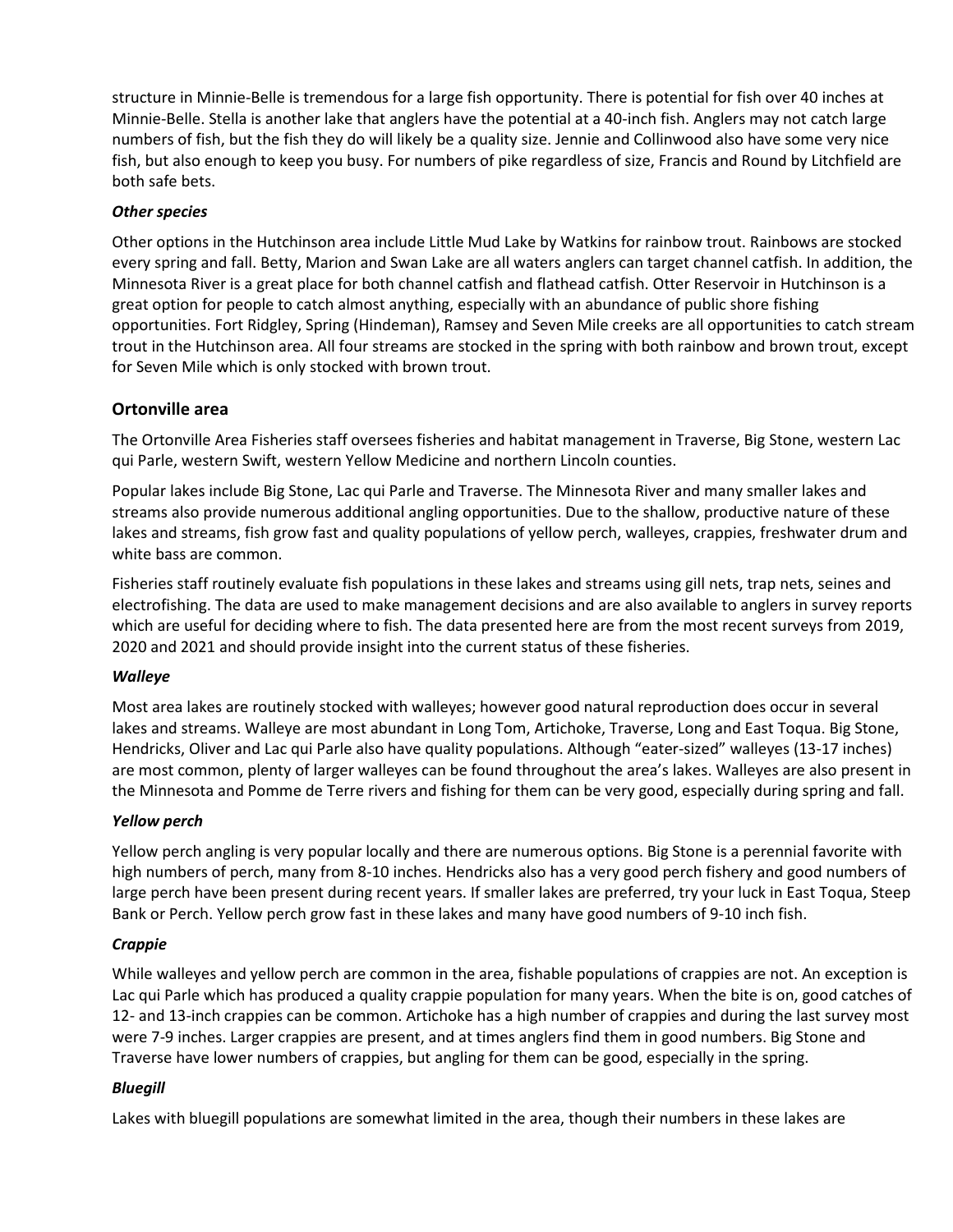increasing. Improved water clarity has led to increased vegetation in Big Stone and Traverse, which has provided better bluegill habitat. In the last several years bluegill have become an important species in the Big Stone fishery. In Traverse, bluegills can be locally abundant. In both lakes anglers have a chance to catch a trophy.

#### *Bass*

Largemouth and smallmouth bass numbers have increased substantially in the area during recent years. Big Stone is becoming known for its quality largemouth bass fishing. Increased vegetation has led to better survival and recruitment of bass. Growth is fast and many fish over five pounds are caught. Smallmouth bass are present in Traverse and Oliver. Traverse has a substantial amount of rock and Oliver has abundant flooded timber, cover types that commonly hold fish.

# *Northern pike*

Although northern pike are not abundant in area lakes, those present grow very fast. Perch, Hendricks, Traverse and Del Clark have the most pike with decent numbers over 30 inches. Lac qui Parle, Artichoke and Big Stone have lower pike numbers, but catches over 40 inches are reported every year.

# *Catfish and bullhead*

Lac qui Parle, Traverse and the Minnesota River all have high numbers of channel catfish. Catfish grow fast and fish longer than 30 inches are sampled every year. Most lakes have low numbers of bullheads but Hendricks, Big Stone and Lac qui Parle have decent numbers of large bullheads. Black, Yellow and brown bullheads are all present in the area.

# *Freshwater drum and white bass*

Many area lakes and rivers provide good fishing for freshwater drum and white bass. Freshwater drum are commonly known as "sheepshead." Sheepshead can be caught in Artichoke, Lac qui Parle and Big Stone, whereas the best bets for white bass are Traverse, Big Stone and Hendricks. Both species can routinely be caught from many reaches of the Minnesota River as well. They are very good to eat and are becoming more popular with anglers. Their flavor can be improved by bleeding them prior to cleaning (cut through their gills when on a stringer or in the live-well), by keeping the slime from getting on the meat during filleting and by trimming away the reddish "mudline" from the fillets. Excellent recipes for preparing drum can be found on the internet.

# *Lake sturgeon*

Lake sturgeon were historically present in Big Stone Lake but had disappeared around 1950 likely due to winterkill, summerkill and barriers to spawning migration. Habitat improvements led to their reintroduction in 2014 and 4,000 fingerlings have been stocked annually since then, except for 2020. The stockings have been successful and sturgeon are frequently being caught by anglers and in DNR sampling. Lake sturgeon stockings will continue until a self-sustaining population has been reestablished.

Consult th[e Ortonville Fisheries webpage](https://www.dnr.state.mn.us/areas/fisheries/ortonville/index.html) on the DNR website for additional information on the fishing resources in the area.

# **Spicer area**

Spicer Area Fisheries – covering Kandiyohi County and portions of Stearns, Lyon, Chippewa, Lac Qui Parle, Swift and Yellow Medicine counties.

Quality angling opportunities for panfish, walleye, northern pike and bass for shore based and boat anglers alike are numerous in the Spicer fisheries area. The majority of lakes (30) in this area are found in Kandiyohi County within just a few gallons of "liquid gold" from the towns of Willmar and New London-Spicer. This area also includes lakes near Paynesville (Rice and Koronis), Benson (Camp and Monson) and south of Granite Falls (Wood, Cottonwood, Schoolgrove, Lady Slipper and Tyson).

As of this writing (April 14, 2022), the windy weather without a whole lot of help from the sun is the main reason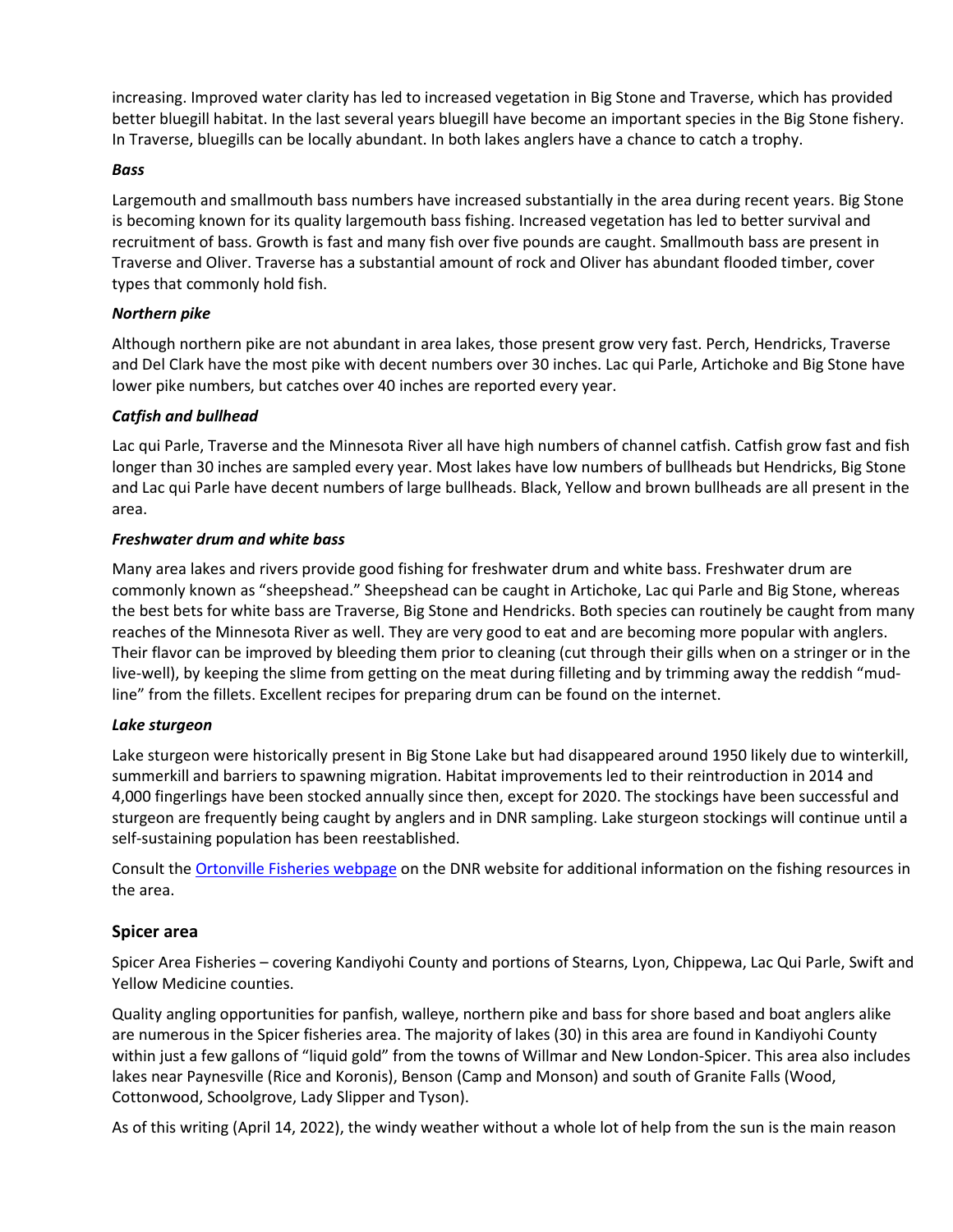why many area lakes are ice free, especially the shallower lakes (e.g., Elizabeth, Lillian, Minnetaga, Big Kandiyohi, Cottonwood, etc.). Ice-out dates on the deeper lakes such as Green and Koronis are expected to be a little later than the mid-April average this year.

When spring weather finally warms up the shallow bays and inlet flows, shore anglers near Willmar can expect some great crappie angling on Foot Lake, especially between the fairgrounds and the radio station. Other shore based potential spring warmup hot spots for panfish would include the northeast bay on Elkhorn, under the east bridge/bay on Nest, the south inlet on West Norway and the outlet of Lake Florida. You could maybe even give Gina between the towns of Kandiyohi and Spicer off the north gravel road a try for some nice sunnies.

On Lake Koronis, try the Highway 55 bridge area and at the far west access. An accessible shorefishing spot to try for toothy fish on the walleye and northern pike opener would be Ringo Lake (Highway 71) and possibly between Minnetaga and Kasota lakes depending on extent of winterkill. Of course, anywhere where there is flow coming into a lake, especially warmer water flow, could be worth the effort to find hungry fish. After a heavy rainfall, the storm drainage at the stoplight of Civic Center Drive and Highway 23 on the east side of Willmar Lake can be a great spot.

Given the relatively long winter and below normal water levels, some partial winterkill on a few shallow waterbodies has occurred. There has been a handful of dead fish reports thus far (e.g., Mud/Monongalia near New London, Minnetaga, Elizabeth, Wood, etc.). "Not so fast" though on ruling these lakes out this year. Our field crew will set some test nets prior to the opener in these lakes and if it goes like it usually does, there will be plenty of fish left. Give the Spicer office a call in early May at 320-409-2044 for winterkill/testnet updates. Lake Wakanda water levels because of a planned partial drawdown the previous two summers are expected to be too low to easily launch trailered boats until sometime after May 14 when water levels are expected to gradually come back to normal.

Each year, aquatic invasive species are being spread to more and more area and statewide lakes causing harm to economies, environments and human health. **Clean** your watercraft, **drain** all water, **dispose** of unused bait. Protect your waters by following all Minnesota aquatic invasive species laws, found on the [DNR website,](https://www.dnr.state.mn.us/invasives/ais/index.html) or refer to the [2022 Minnesota Fishing Regulations booklet](https://www.dnr.state.mn.us/regulations/fishing/index.html) now in multiple languages. The current Minnesota Infested Waters List selected just for Kandiyohi County lakes with zebra mussels and/or Eurasian watermilfoil (lakes in bold with an asterisk have both zebra mussels and Eurasian watermilfoil, not-bolded lakes only have zebra mussels) now includes **Andrew\***, **Calhoun\***, Diamond, Eagle, **Elkhorn\***, **Florida\***, **Games\***, George, **Green\***, **Henderson\***, Nest and **Norway\***. Starry stonewort is now found in 18 lakes statewide, first occurring in Lake Koronis (identified in 2015) where it reaches nuisance levels outcompeting native vegetation in several areas of the lake despite widespread control efforts.

Waterbodies in the Spicer fisheries area that are managed with regulations differing from statewide regulations include: sunfish daily possession limit of 10 on Long (near Hawick), Nest and Florida and five on Diamond and George; Crappie daily possession limit of five on George; walleye daily possession limit of three on Green; bass on Long (near Hawick) between 14-20 inches must be immediately released.

# *Walleye*

Lakes where recent fisheries surveys show excellent populations of adults include shallow lakes Big Kandiyohi, Minnetaga, Carrie, Ringo, Wakanda (when water levels come back up), and deeper lakes Diamond, Green, Koronis, and Point. Lakes not on the previous list that may have excellent walleye populations based on fall electrofishing samples of young walleye 3-5 years ago include Andrew and Eagle and shallower lakes like Cottonwood, Swenson, Lady Slipper and Long (by Willmar).

# *Bass*

Just about every lake starting a few miles north of Willmar in Kandiyohi County is worth angling for largemouth bass with East Solomon, Long (by Willmar), Florida and Koronis being particularly good right now. Smaller lakes with good bass populations include Monson, Camp and Bass. Weekend bass tourneys are very popular on Green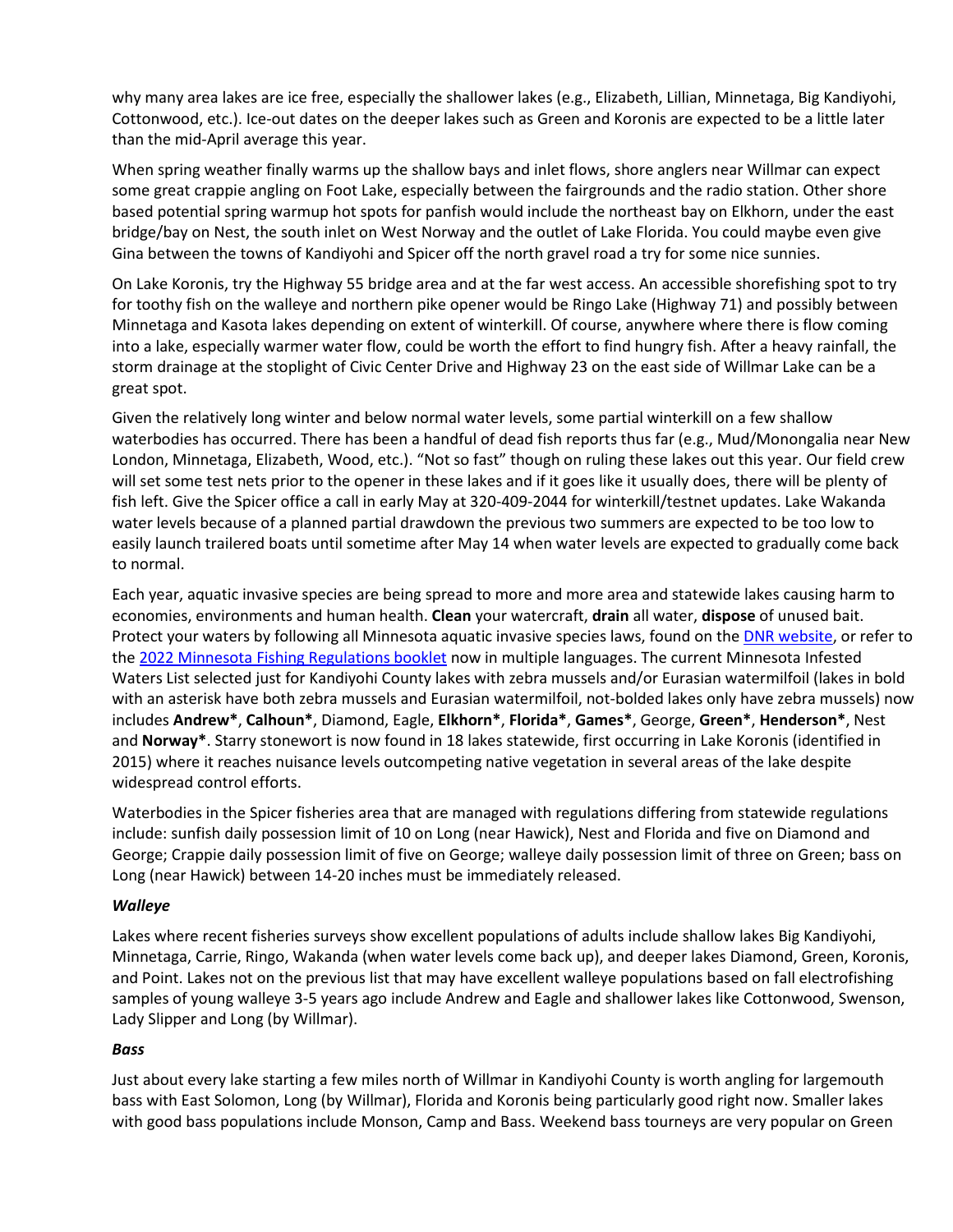and Koronis. Lakes with excellent smallmouth and largemouth bass angling are Koronis, Nest, Eagle and Green.

# *Sunfish*

Lakes where recent fisheries surveys show excellent populations of quality sized Bluegill include Florida, Long (near Hawick), Nest, Mud/Monongalia (partial winterkill), George, Elkhorn, Diamond, Camp and Bass.

# *Crappie*

Look to Foot, Long (near Willmar), Rice (near Paynesville) and Ringo lakes for some of the better populations of crappie recently sampled in Spicer area lakes. If searching for a trophy, look to fish Nest Lake, as there is a decent group of 14-16 inch fish.

# *Northern pike*

Look to East Solomon, Koronis and Rice, Mud/Monongalia (partial winterkill possible), Diamond, Camp and Green for the best combination of numbers and size right now.

# *Yellow perch*

Cottonwood Lake may be the place to be for larger yellow perch in addition to Big Kandiyohi and Wakanda (when water levels come back up). Also, potentially Lady Slipper, Lillian, School Grove and Tyson.

# **Waterville area**

Waterville Area Fisheries – covering Blue Earth, Dodge, Faribault, Freeborn, Le Sueur, Mower, Rice, Steele, and Waseca counties.

The "A" topic among anglers this past winter was the wind. Had snow been the main discussion we likely would have been looking at widespread winterkill, given low water levels at most lakes. However, most lakes were spared. Oxygen dipped in some lakes, but winterkill appears limited to a few shallow lakes. Walleye fishing was strong on many area lakes during early ice and hopefully, that translates to a strong opener and open water season. For more information visit [LakeFinder](http://www.dnr.state.mn.us/lakefind/index.html) on the DNR website or the [Waterville 2022 Area Outlook.](https://files.dnr.state.mn.us/areas/fisheries/waterville/outlook.pdf?20220328-05)

# *Walleye*

Good natural reproduction over the past 3-4 years has walleye populations looking strong in many area lakes. Fountain Lake and Albert Lea Lake both had good numbers of large fish. Elysian Lake has seen excellent walleye action the past few years and shows no sign of slowing down. Lakes connected to the Cannon River also have excellent numbers. Area rearing ponds like Loon Lake (Blue Earth County) and Eagle Lake may also provide good action. Traditional favorites such as Madison Lake, Lake Washington and Tetonka Lake should also provide good action. Walleye anglers have many options.

Don't overlook area rivers such as the Minnesota, Blue Earth, Le Sueur, Cannon or Watonwan this spring. River levels have improved from last summer, but conditions vary across the region. Chec[k river levels](https://www.dnr.state.mn.us/river_levels/index.html) on the DNR website or visit the river you plan to fish before heading out. Shore angling spots exist on most area rivers and provide the boat-less angler a great opportunity to land walleye.

# *Northern pike*

Northern pike have benefited from years of high water (2021 excluded) and good natural reproduction on top of stocking. Northern pike numbers in most lakes are in the range considered desirable by anglers and managers alike. Few lakes in the area suffer from the "hammer handle" problem common in other parts of the state. Northern pike over 24 inches can be found at many lakes including Madison Lake, Ballantyne Lake and the German/Jefferson Chain. Lura Lake and Reeds Lake will be hard to beat for numbers, but the northern pike will likely run small.

A few lakes in the Waterville area are managed specifically for northern pike and yellow perch. These lakes include Pickerel Lake, Freeborn Lake and Geneva Lake. Pickerel Lake and Geneva Lake each experienced some winterkill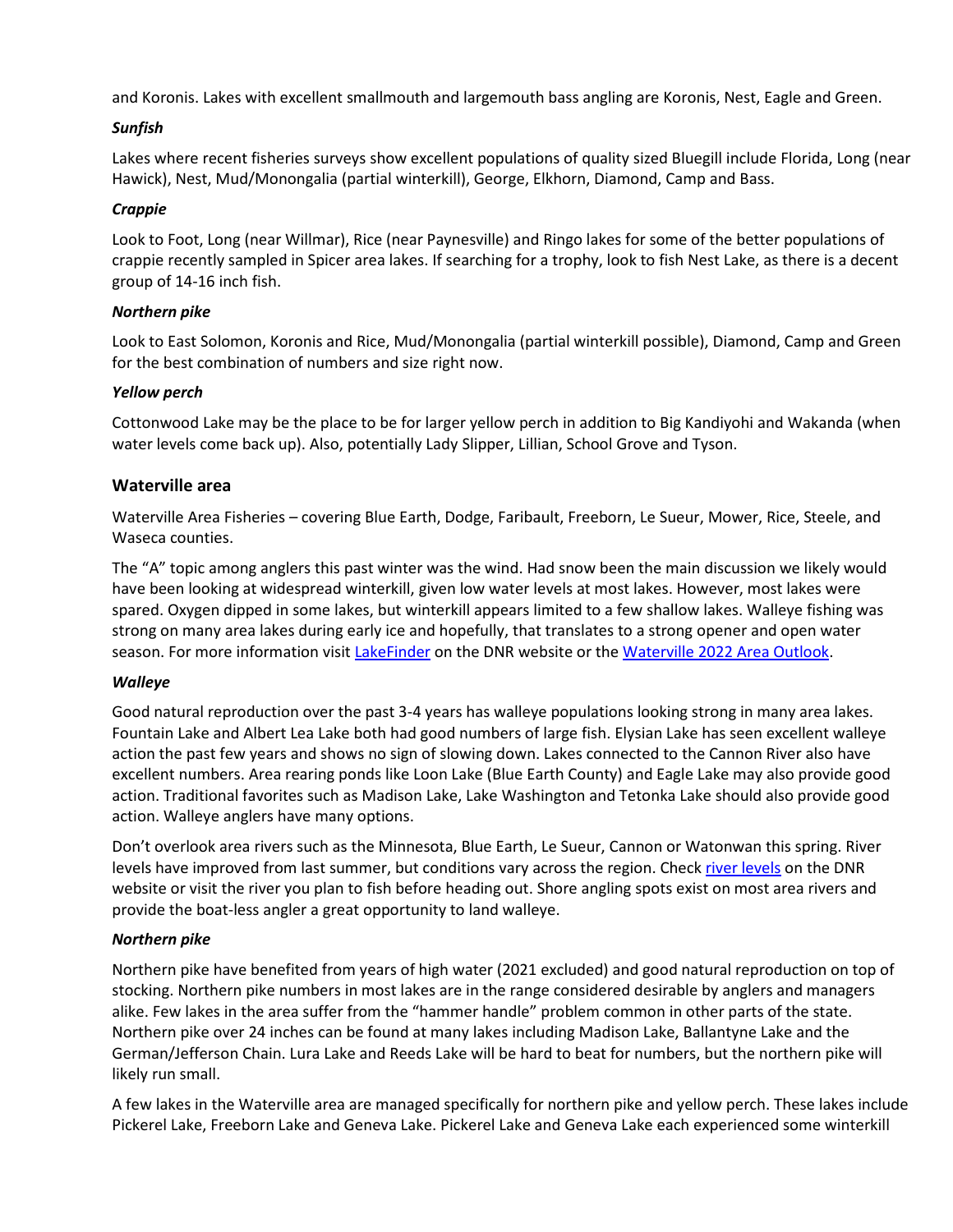during 2020-2021 but netting shortly after ice-out showed that many northern pike (and yellow perch) survived. Netting also showed an abundance of northern pike measuring up to 25 inches in Freeborn Lake.

Remember, Waterville area lakes are included in the northern pike management Southern Zone. Anglers are limited to two northern pike daily. Northern pike must also be at least 24 inches long to be kept. These regulations have been in place since 2018 but we still see many northern pike less than 24 inches kept. St. Olaf Lake has a 30 inch minimum length limit and a possession limit of one fish.

Other areas of the state have different regulations so, if you will be angling for northern pike this summer be sure to know which zone you are in and what the regulations are for that zone. For more information on northern pike regulations visit [mndnr.gov/pike.](https://www.dnr.state.mn.us/pike/index.html)

# **Windom area**

Windom Area Fisheries – covering Cottonwood, Jackson, Lincoln, Lyon, Martin, Murray, Nobles, Pipestone, Rock, and Watonwan counties.

The Windom fisheries management area is located within the prairie pothole region, which is characterized by very productive and shallow lakes. Many of the lakes and wetlands located in this region are susceptible to winterkill, especially when water levels are low and ice remains snow covered for long periods of time. The winter of 2021- 2022 proved to be somewhat mild, as snowfall was minimal, and ice duration and thickness typical. Oxygen monitoring was conducted periodically during this last winter and that information can be viewe[d here.](http://www.dnr.state.mn.us/areas/fisheries/windom/lakes/aeration.html) Overall, ice anglers reported a good ice fishing season. Most ice fishing activity ended in early March because of unseasonably warm temperatures that deteriorated ice conditions and public accesses. Anglers should expect good fishing during the open water season, as walleye and northern pike populations are in good shape in many Windom area lakes. For additional information regarding stocking, fish surveys, oxygen monitoring, contour maps and other fish management activities, visit th[e Windom area fisheries](http://www.dnr.state.mn.us/areas/fisheries/windom/index.html) page.

# **Walleye**

# **Lake Shetek (3,462 acres) Murray County**

Lake Shetek is one of the largest water bodies in the Windom area, consistently producing quality walleye fishing. The 2022 walleye opener should be a good one, as the gill net catch rate in the 2020 survey was 14.8 per gill net, which is near the upper end of expected catch rates for lakes like Shetek. The 2021-2022 ice fishing season was good on Lake Shetek and that should continue into the open water season. Lengths of walleye averaged around 14 inches, with good numbers of harvestable fish available. With an additional summer of growth, many of these Walleye should be around 15 to 17 inches in length. If walleye action is slow, anglers can try their luck in catching panfish. Black crappie are also present in Lake Shetek, in good numbers so action could be fast if you locate a downed tree that they are hanging around. Decent numbers of black crappie over 10 inches are present. Although fishing pressure may be high on the opener, Shetek's vast surface area should provide plenty of options.

# **Lake Sarah (1,176 acres) Murray County**

Lake Sarah is a perennial walleye hotspot, being one of the only lakes in the Windom area that has a self-sustaining walleye population. The catch rate of walleye in 2021 was 38.0 per gill net, which should provide some phenomenal fishing in 2022. Lake Sarah still boasts one of the best walleye populations in the area. Multiple strong year classes of walleye are present, which should provide good angling opportunity. We have such a good population of walleye on Lake Sarah that we conducted a walleye egg take. During egg take operations during the spring of 2021, many 25-plus inch walleye were observed, with fish up to 14 pounds being captured. Natural reproduction checks have indicated that the population will continue to be strong, as the electrofishing catch rate of young-of-year walleyes has exceeded 149.5 per hour in most years since 2010. Historically, the best walleye fishing to be from mid-May to mid-June, and then again in the fall. Zebra mussels were detected in Lake Sarah during the fall of 2018, so it is very important to clean your gear and not transport water from Lake Sarah to other waterbodies. Make sure to plan ahead, as this walleye "factory" will likely be busy on the opener.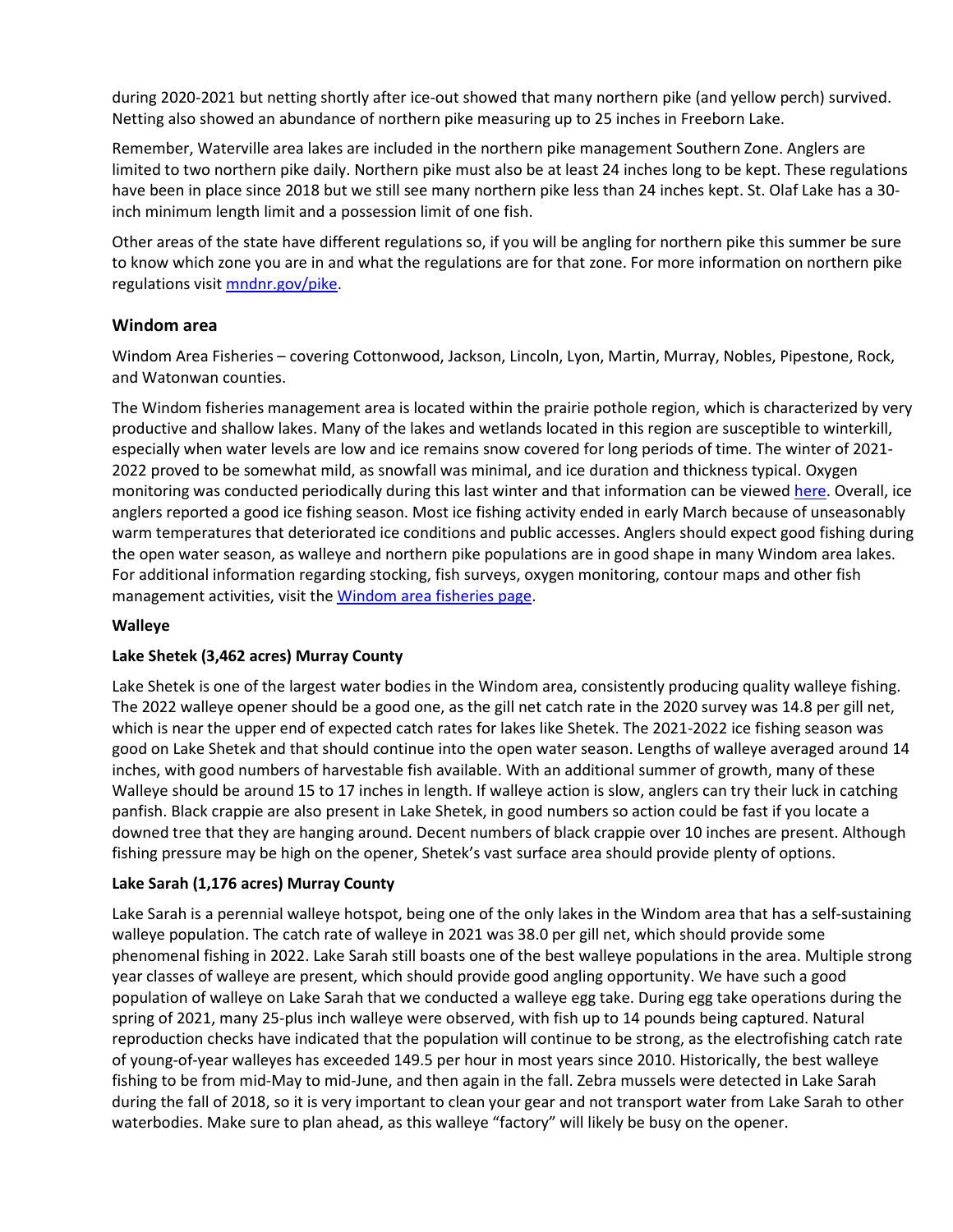# **Kansas Lake (398 acre) Watonwan County**

Kansas Lake provides the potential to get a limit of walleye in short order, as this lake is absolutely loaded with walleye. In the 2021 survey, walleye were sampled at a rate of 53.5 per gill net, which is off the charts! Not only are they very abundant, nearly all of the sampled walleye were longer than 14 inches. The walleye population currently in Kansas Lake has the potential to create memories that will last a lifetime! A good winter bite during the winter of 2021-2022 likely has this lake "on the map" of many anglers, so plan ahead.

# **Clear Lake (68 acres) Lyon County**

Clear Lake in the city of Russell is overflowing with walleye. In 2021, the gill net catch rate was 61.0 per gill net. While it is an incredible catch rate, it makes it that much more impressive given the small size of the lake. Many of the walleye sampled were 14-15 inches in length. Great option to consider if our southwest Minnesota weather decides to blow 30-plus mph at opener.

# **Dead Coon Lake (547 acres) Lincoln County**

Dead Coon Lake should be your destination for an action-packed 2022 opener. The 2021 walleye catch rate on Dead Coon was 17.3 per gill net. Walleye that were in that 17-18 inch range dominated the 2021 catch. Dead Coon Lake should be a destination that isn't terribly overrun by fellow anglers on the opener. A good lake to consider if opener weather is troubling, given the size of the lake along with the fish population.

# **Currant Lake (394 acres) Murray County**

Currant Lake is loaded with walleye, having a catch rate of 33.3 per gill net in 2021. With a couple of year's growth, there should be a good number of walleye of harvestable length, with walleye up to 24 inches being sampled. If you are looking to get away from the crowd, Currant Lake may be a good option for the 2022 opener.

# **East Stay Lake (221 acres) Lincoln County**

One thing is for certain, anglers will not be able to STAY away from East Stay Lake if they give it a try this spring. The waters of East Stay Lake are literally crawling with walleye. The survey conducted in 2020 netted 26 walleye per gill net. Not only are there a lot of walleye, they are large as lengths ranged from 7.6 to 26.4 inches and averaged 18.8 inches. The only problem you may have at this gem is that you will catch too many big walleye, as many of them exceeded 20 inches in length. Additionally, this lake does have Curlyleaf Pondweed (non-native aquatic vegetation) that can alter your normal angling strategies for walleye.

# **Round Lake (929 acres) Jackson County**

This ever-popular walleye lake may be poised to give up some fish on the 2022 opener. In the 2021 survey, walleye were captured at a rate of 14.7 per gill net. Many of the walleye sampled were larger than 14 inches, so there should be good opportunity to harvest some fish. If walleye aren't biting, Round Lake also boasts a good crappie population which should provide another angling opportunity. If you like a good fight, try catching some white bass that have also taken off in Round Lake (30 per day bag limit). White bass (some are approaching 16 inches) are feisty fighters and are good to eat.

# **Talcot Lake (678 acres) Cottonwood County**

Talcot Lake has given up a lot of walleye in the last couple of years, with good bites being reported several times over the last couple of years. The winter of 2021-2022 again produced a great walleye bite. The excellent bite was not a surprise, as the 2020 survey indicated an abundant walleye population, as the gill net catch rate was 25.0 per gill net. Lengths of walleye were nice averaging 15.6 inches. Talcot Lake could be busy on the opener given the recent success that anglers have had out there.

# **Loon Lake (679 acres) Jackson County**

Extensive stocking efforts in Loon Lake have the walleye population in great shape, with good walleye fishing being reported several years in a row. Likewise, the survey in 2020 indicated an abundant population as the gill net catch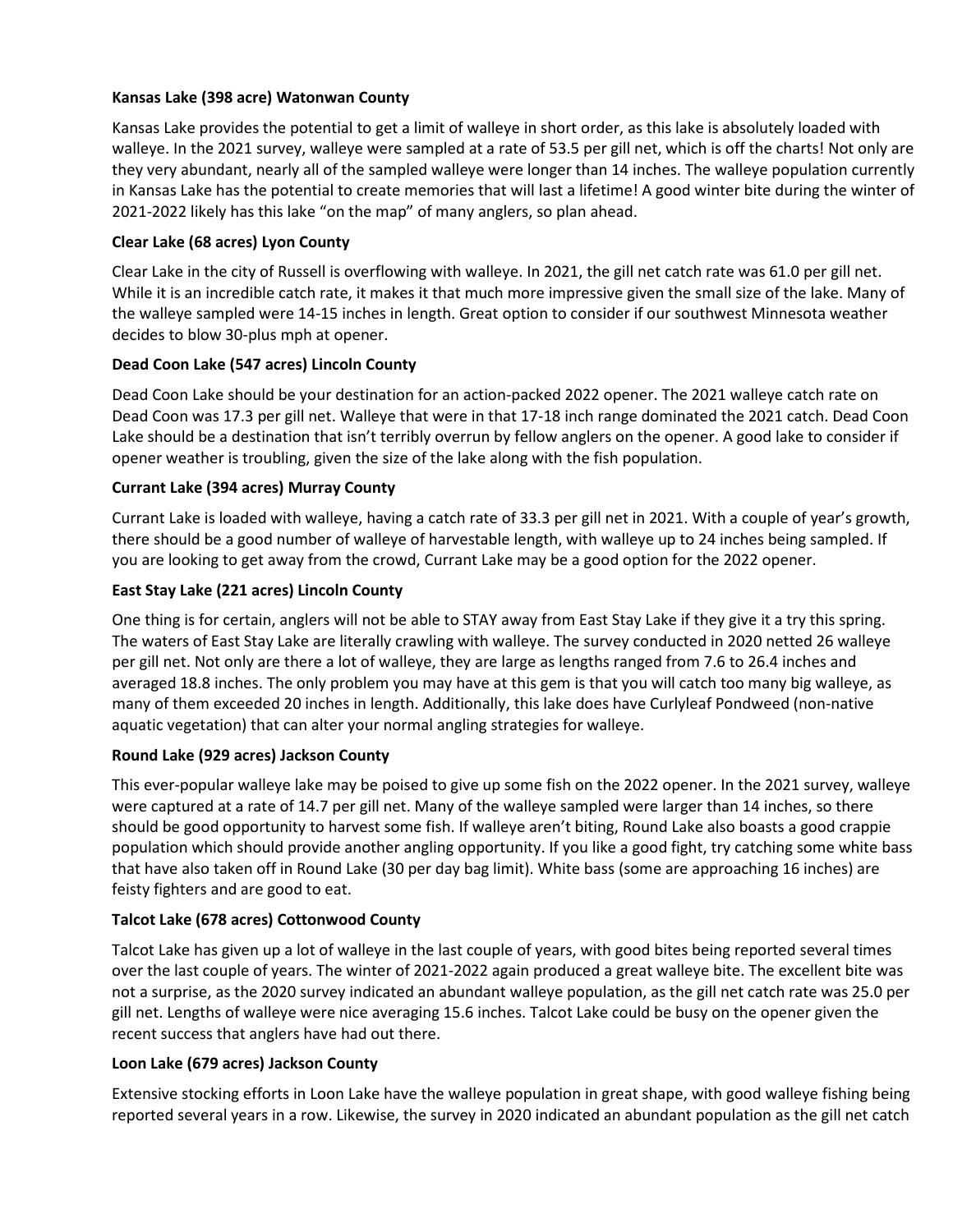of 24.3 was the second highest catch ever recorded on Loon Lake. Lengths of walleye ranged from 9 to 24 inches and averaged 15.6 inches, with the majority of walleye being between 13 and 17 inches. The good fishing should continue into 2022, thus, expect the lake to be busy when the opener rolls around.

# **Lake Okabena (785 acres) Nobles County**

Located in Worthington city limits, Lake Okabena provides ample recreational opportunity for area residents if they don't have a boat or prefer shore fishing. Lake Okabena should provide good walleye fishing this spring as the gill net catch rate was 10.0 during the 2018 survey. Additionally, many adult walleye were observed while nighttime electrofishing for fingerlings during the fall of 2021. Average length of walleye in the 2018 survey was 14.1 inches with 50% of the sample being 15 inches or greater.

# **Clear Lake (415 acres) Jackson County**

Throughout the years, Clear Lake has been local walleye angler's go-to lake, especially at opener. Walleyes were captured at a rate of 17.3/gill net in 2019. Lengths ranged from 7 to 28 inches and averaged 14.4 inches. Angling pressure is typically high on Clear Lake; however, given Clear Lake's record of producing a quality walleye fishery, it is likely that some fish will be caught when the season opens in 2021. Plan ahead, as it is likely that Clear Lake will be busy on the opener.

# *Secondary options for walleye*

# **Imogene Lake (185 acres) Martin County**

16.0 per gill net in 2021; average length was 17.2 inches. Another "smaller" lake to consider when weather is tough.

# **Little Spirit Lake (572 acres) Jackson County**

Walleye angling is open year-round on this Iowa-Minnesota border water! Although open year-round it does have a three-fish limit. Indeed, this IA/MN border water does have more to offer than world class Bullhead fishing cherished by our neighbors to the south, it currently boasts a top-notch Walleye population. The 2020 gill net catch rate was 19.0 per gill net with fish ranging from 10 to 26 inches and averaging 15.8 inches.

# **West Graham Lake (519 acres) Nobles County**

13.3 Walleye per gill net; average length of 15.1 inches in 2018.

# **Indian Lake (204 acres) Nobles County**

9.7 per gill net in 2018; average length of 17.8 inches. Abundant Black and White Crappie population with harvestable size fish!

# **Bingham Lake (269 acres) Cottonwood County**

14.5 per gill net in 2018; average length of 18.2 inches.

# **Bean Lake (162 acres) Cottonwood County**

17.5 per gill net in 2020; average length of 18.6 inches.

# **Wood Lake (373 acres) Lyon County**

24 per gill net in 2020; average length of 11 inches.

# *Northern pike*

Don't forget about the [northern pike regulations](https://www.dnr.state.mn.us/pike/index.html) that were new in 2018! A zone management approach was adapted which divided the state into three zones: Southern, North-Central and Northeast. The Southern Zone limit has a possession/daily limit of two and a minimum size limit of 24 inches (pike under 24 inches must be released). Find more information in the [2022 Minnesota Fishing Regulations.](https://files.dnr.state.mn.us/rlp/regulations/fishing/fishing_regs.pdf#page=23&view=fit&view=fit&pagemode=bookmarks)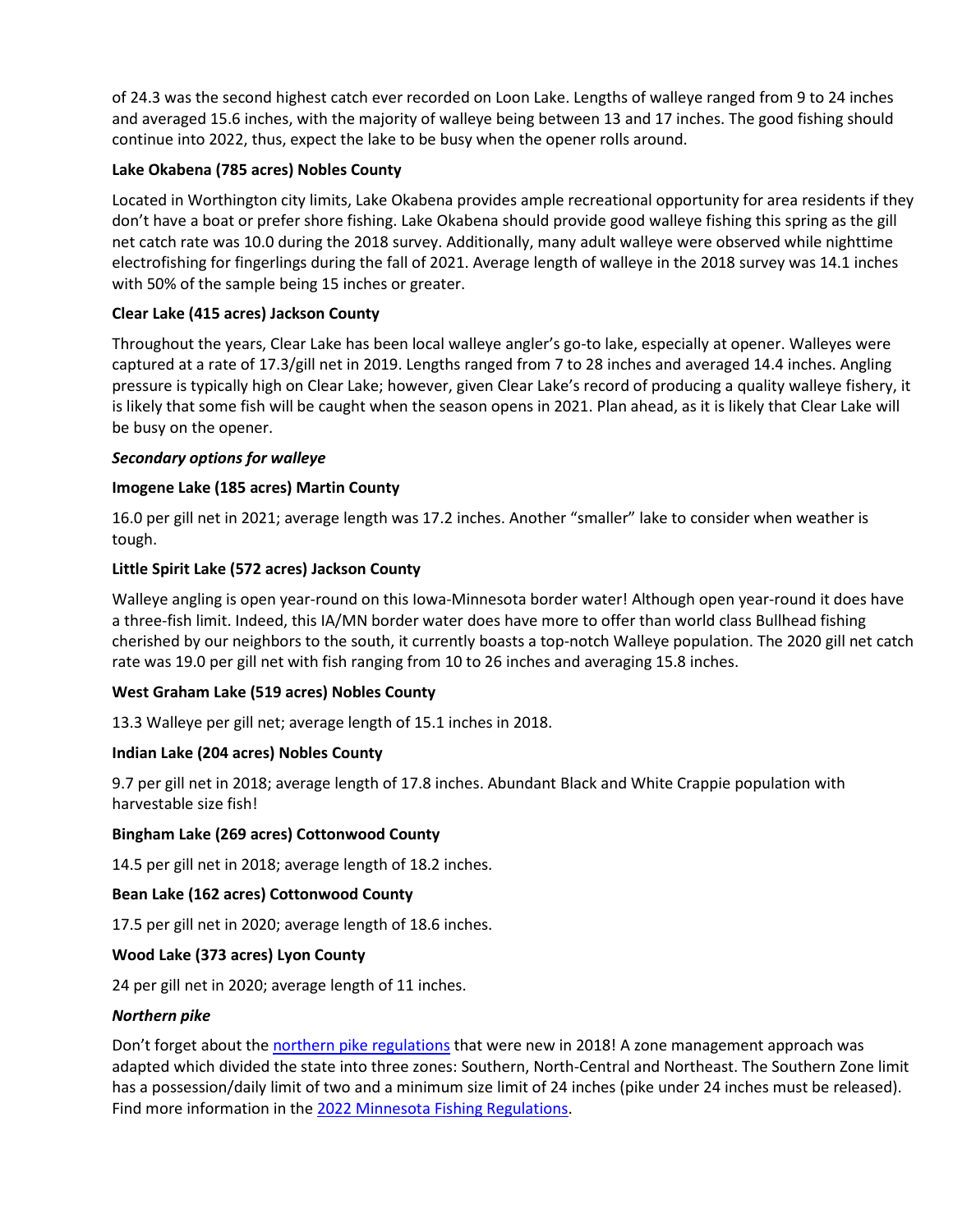# **Lake Shaokotan (996 acres) Lincoln County**

Lake Shaokotan will be a popular destination when the Minnesota fishing opener rolls around in 2022. If you're looking for steady action with the chance to catch a limit of northern pike, Shaokotan is the place to do it. Pike are everywhere in Lake Shaokotan with a 2021 catch rate of 7 per gill net. Northern pike sampled in 2021 ranged in length from 20.3 to 31.5 inches, with good numbers of pike over 24 inches available. If pike aren't cooperating, you might want to try your luck at catching some of Shaokotan's walleye, which were sampled at a rate of 8.3 per gill net in 2021 and were large, with many of the walleye exceeding 20 inches in length.

# **St. James Lake (252 acres) Watonwan County**

There is no shortage of pike in St. James Lake (12.5 per gill net in 2021), making it an ideal destination if you are looking for steady pike action. Strong natural reproduction in this lake sustains this robust pike population. Lengths of pike ranged from 16 to 30 inches and averaged 24.8 inches. Pike fishing in St. James Lake has the potential to be fast and furious when the Minnesota opener rolls around.

# **Lime Lake (316 acres) Murray County**

Lime Lake is one of the more consistent northern pike fisheries in the Windom fisheries management area. Although not sampled well in the 2019 fish survey, it is believed that a quality northern pike population exists in Lime Lake. Lime Lake is used as a source for northern pike broodstock, which are used for raising northern pike fingerlings for stocking in the Windom area. Each spring, pre-spawn adult broodstock northern pike are collected from Lime Lake and stocked into rearing ponds. Lime Lake could provide some good pike action early in the season before water temperatures rise because of summer heat.

# **Island Lake (163 acres) Lyon County**

Northern pike are on the prowl in Island Lake! In 2017, northern pike were captured at a rate of 4.1 per trap net. In 2017, the majority of the pike sampled were between 18 and 30 inches. It is safe to assume that there are some dandies swimming around in this body of water. A decent yellow perch population also exists which could add some more fish to your bag.

# **Buffalo Lake (124 acres) Murray County**

Buffalo Lake had a robust population of northern pike as the 2021 catch rate was 15.5 per gill net. Multiple year classes are present with lengths of pike ranging from 15 to 35 inches and averaging 24.3 inches. Many of the fish are above the 24-inch minimum size limit.

# *Additional opportunities for northern pike*

# **Mountain Lake (230 acres) Cottonwood County**

6 per gill net in 2018, averaged 28 inches.

# **First Fulda Lake (122 acres) Murray County**

1.5 per gill net in 2019, 680 adult pike stocked during the winter of 2019-2020.

# **Cedar Lake (710 acres) Martin County**

4 per gill net in 2018, averaged 25.4 inches.

# **East Stay Lake (221 acres) Lincoln County**

7 per gill net in 2020, 20 to 30 inches with an average of 26 inches.

# **2022 Minnesota River Fishing Outlook**

# *Overview*

After low water conditions during much of 2021, Minnesota River anglers are excited to enjoy the typically higher